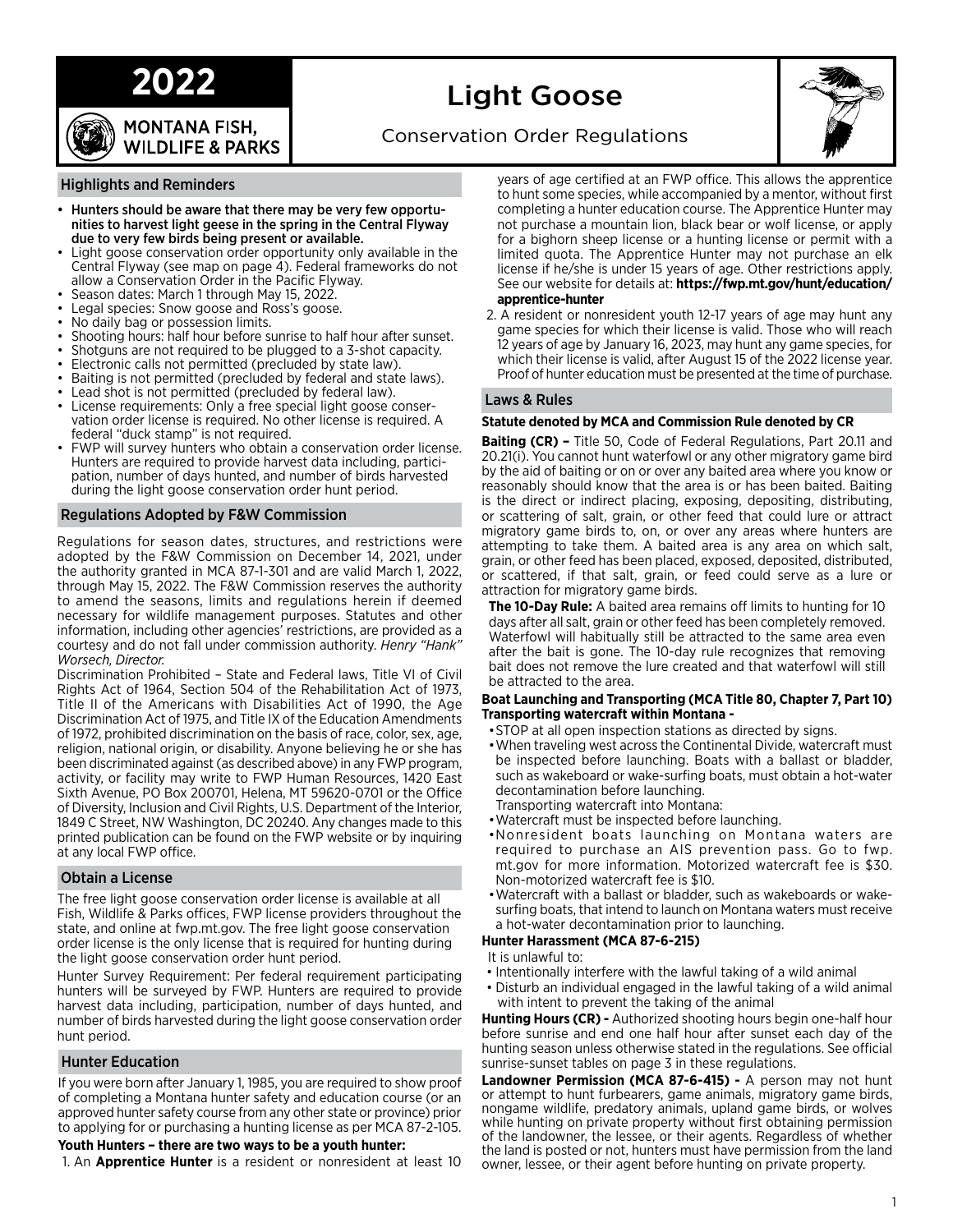For the purposes of this section, the term "hunt" has the same meaning as provided in 87-6-101 and includes entering private land to: (a) retrieve wildlife; or (b) access public land to hunt.

#### **License and Permit Possession/Use (MCA 87-6-304)**

It is unlawful to:

• Hunt or attempt to hunt for any migratory game bird unless the person is carrying the required license or permit at the time

**Method of Taking –** Migratory birds may be taken only with long, recurve or compound bow and arrow, shotgun not larger than 10 gauge and fired from the shoulder, or by means of falconry.

#### **You can hunt migratory game birds, including waterfowl, on, over or from:**

- •Standing crops or flooded standing crops, including aquatic plants
- •Standing, flooded, or manipulated natural vegetation
- •Flooded harvested croplands
- •Lands or areas where grains have been scattered solely as the result of a normal agricultural harvesting or normal agricultural post-harvest manipulation
- •Lands or areas where top-sown seeds have been scattered solely as the result of a normal agricultural planting, or a planting for agricultural soil erosion control or post-mining land reclamation
- •A blind or other place of concealment camouflaged with natural vegetation
- •A blind or other place of concealment camouflaged with vegetation from agricultural crops, provided your use of such vegetation does not expose, deposit, distribute or scatter grain or other feed. You should be aware that seeds or grains from such vegetation could create a baited area.
- •Standing or flooded standing agricultural crops where grain is inadvertently scattered solely as the result of hunters entering or leaving the area, placing decoys, or retrieving downed birds. Hunters are cautioned that while conducting these activities, any intentional scattering of grains will create a baited area.

#### **It is unlawful to hunt migratory game birds:**

- •With a trap, snare, net, rifle, pistol, swivel gun, shotgun larger than 10 gauge, punt gun, battery gun, machine gun, fish hook, poison, drug, explosive, or stupefying substance.
- •From or by means, aid, or use of a sink box or any other type of low floating device, having a depression affording the hunter a means of concealment beneath the surface of the water
- •By the use or aid of live birds as decoys; although not limited to, it shall be a violation of this paragraph for any person to take migratory waterfowl on an area where tame or captive live ducks or geese are present unless such birds are and have been for a period of 10 consecutive days prior to such taking, confined within an enclosure that substantially reduces the audibility of their calls and totally conceals such birds from the sight of wild migratory waterfowl.

#### **Motorized Vehicles and Public Roadways (MCA 87-6-405 and MCA 87-6-403)**

No person shall take migratory game birds:

- •From or by means, aid, or use of any motor vehicle, motor-driven land conveyance, or aircraft of any kind
- •From or by means of any motorboat or other craft having a motor attached, or any sailboat, unless the motor has been completely shut off and/or the sails furled, and its progress there from has ceased
- •From or by means, aid, of any motor driven land, water, or air conveyance, or any sailboat used for the purpose of, or resulting in, the concentrating, driving, rallying, or stirring up of any migratory bird
- It is unlawful for anyone to hunt or attempt to hunt any game animal or game bird on, from, or across any public highway or the shoulder, berm, borrow pit or right-of-way of any public highway (the entire width between the boundary lines of every publicly maintained way when any part thereof is open to the use of the public for purposes of vehicular travel)

**Nontoxic Shot (MCA 87-3-403 and MCA 87-6-410) -** No person may take ducks, geese, swans or coots while possessing shot (either in shot shells or as loose shot for muzzle loading) other than approved nontoxic shot. For a list of approved nontoxic shot, see: www.fws. gov/birds/bird-enthusiasts/hunting/nontoxic.php

Nontoxic shot is not required for webless migratory birds (sandhill crane, mourning dove and snipe) except on national wildlife refuges and waterfowl production areas. However, it is unlawful for anyone to use or possess a shotgun shell or ammunition loaded with or containing other than federally approved nontoxic shot while hunting, taking or attempting to take ducks, geese, swans or coots. If hunters have specific questions regarding this regulation, please inquire at the local refuge office.

**Possession Limit –** No daily or possession limit is in place for the light goose conservation order hunt period.

**Possession of Live Birds –** Wounded birds reduced to possession shall be immediately killed.

**Recorded Animal Sounds (MCA 87-6-401) -** It is unlawful to use any recorded or electrically amplified bird or animal calls or sounds or imitations of bird or animal calls or sounds to assist in the hunting, taking, killing or capturing of any wildlife except predatory animals, wolves, and those birds not protected by state or federal law.

**Selling/Possession of Migratory Game Birds -** Title 50, Code of Federal Regulations, Part 20.91. Any person may possess, purchase, sell, barter, or transport for the making of fishing flies, and for similar commercial uses the feathers of migratory waterfowl.

**Exception:** No person shall sell, barter, or offer to purchase, sell or barter for millinery or ornamental use the feathers or mounted specimens of migratory game birds.

**Transporting Waterfowl, Sandhill Cranes, Mourning Doves & Snipe –** 

- **•Species Identification Requirement** No person shall transport within the United States any migratory game birds, except doves and band-tailed pigeons, unless the head or one fully feathered wing remains attached to each such bird at all times while being transported from the place where taken until they have arrived at the personal abode of the possessor or a migratory bird preservation facility.
- **•Tagging** No person shall give, put or leave any migratory birds at any place or in custody of another person unless the birds are tagged by the hunter with the following information: 1) the hunter's signature; 2) the hunter's address; 3) the total number of birds involved, by species; 4) the dates such birds were killed. Tagging is required if the birds are being transported by another person for the hunter, or if the birds have been left for cleaning, storage (including temporary storage), shipment or taxidermy services.
- **•Shipping** No person shall ship migratory game birds unless the package is marked on the outside with: (1) the name and address of the person sending the birds, (2) the name and address of the person to whom the birds are being sent, and (3) the number of birds, by species, contained in the package.

**Waste of Game (MCA 87-6-205) -** No person shall kill or cripple any migratory game bird pursuant to this part without making a reasonable effort to retrieve the bird, and retain it in his/her actual custody. Under Montana law, it is unlawful to waste any part of a game bird suitable for food. For migratory birds, suitable for food means the breast meat.

**Whooping Cranes –** Whooping cranes are protected by law. It is unlawful to take or attempt to take this bird. If a whooping crane is sighted, please call 406-444-2612. For more information on distinguishing sandhill cranes and waterfowl from the protected, endangered whooping crane, go to: https://fws.gov/birds/birdenthusiasts/hunting/cranes.php

### Hunter Land Access

Hunters, it is your responsibility to know where you are, to know who owns the land, and to know what access restrictions apply.

**Fishing Access Sites –** Many of Montana's Fishing Access Sites (FAS) offer hunting opportunities, however, certain restrictions may apply such as no-hunting safety zones and/ or restrictions on the type of hunting weapon or firearm that may be used. Refer to the Fishing Access Site website at https://myfwp.mt.gov/fishMT/explore for site specific information, opportunities and restrictions.

**Montana State Parks –** Some of Montana's State Parks provide hunting opportunities; however, certain restrictions may apply, such as no-hunting safety zones and/or restrictions on the type of hunting weapon or firearm that may be used. Contact the specific park and/ or refer to the Montana State Park website at http://stateparks.mt.gov for site specific information regarding hunting opportunities and restrictions.

#### **Federal Land Access**

- •National Parks are closed to hunting.
- •National Wildlife Refuges More restrictive regulations may apply to national wildlife refuges or Federal Waterfowl Production Areas open to public hunting. For additional information on federal regulations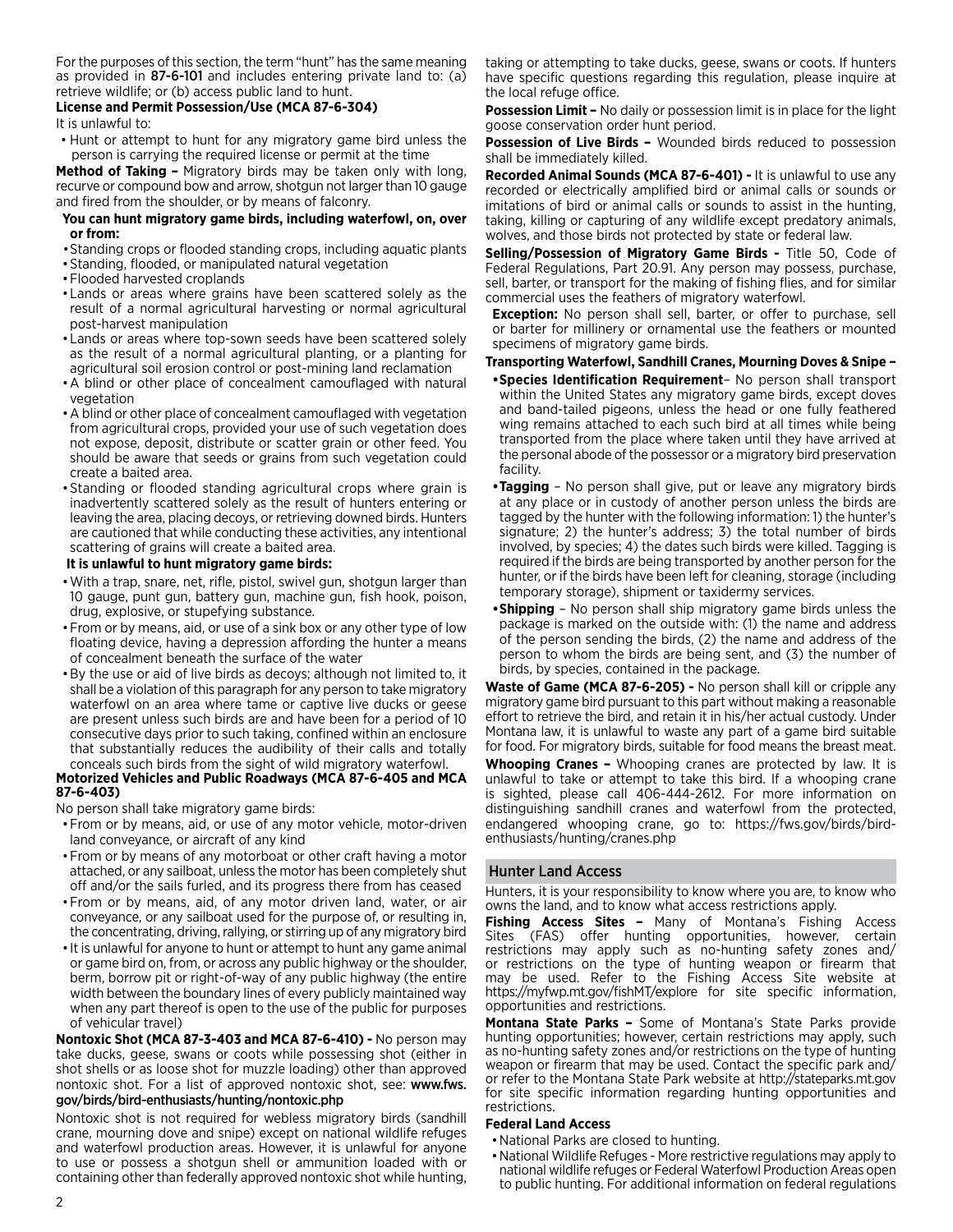visit: www.fws.gov/refuges refugeLocatorMaps/Montana orinquire at the local refuge office.

- •For hunting opportunities on federal lands such as U.S. Forest Service or U.S. Bureau of Land Management, inquire at the local Federal office.
- •Access to public lands through private land requires permission of the private landowner, lessee, or their agent.

**Indian Reservations –** Hunters hunting migratory birds on Indian Reservations should check Indian Reservation regulations. State regulations apply to deeded land and the Bighorn River within the Crow Indian Reservation. The State of Montana and the Confederated Salish and Kootenai Tribes have entered into a cooperative management agreement on the Flathead Reservation. Please check for migratory bird regulations specific to the Flathead Reservation. For information, call FWP at 406-752-5501 or the Tribes at 406-883- 2888 ext 7200.

**Railroad Access –** Railroads and railroad rights-of-way are private property and may not be hunted without permission, nor should they be used as access to other lands (private or public) without explicit permission from the railroad. Consult the individual railroad for details.

**State School Trust Lands -** Additional information, including closures and restrictions, is available from the DNRC at 406-444-2074.

- A Conservation License provides hunters, anglers and trappers access to lawfully accessible State School Trust lands for related activities during applicable seasons. Additional permitting is required through the Department of Natural Resources and Conservation (DNRC) for trapping on trust lands.
- Overnight use must not exceed the following limits: two consecutive days on leased land, 16 consecutive days within designated campgrounds or on unleased land.
- Motorized travel is only allowed on public roads or on roads designated as open. This restriction applies to all activity including game retrieval.
- Firearms may not be discharged upon trust lands within one-quarter mile of inhabited dwellings or outbuildings on state trust lands without permission of the inhabitant.
- Open fires are prohibited outside of fire pits within designated campgrounds.

**State Wildlife Management Areas (WMA) -** See the FWP website at fwp.mt.gov/conservation/wildlife-management-areas for more information.

**Stream Access –** Migratory game bird hunting between the ordinary high water marks of streams and rivers is lawful. However, landowner permission must be obtained to hunt or retrieve on private lands adjacent to waterways.

#### General Information

**Duck Identification –** Most FWP regional offices have free waterfowl ID guides. An electronic version of this guide (Waterfowl Identification in the Central Flyway) and other duck ID information, including a video guide to identifying ducks by wings, can be found at: **https:// centralflyway.org/education/**

**Reporting Banded Birds** – Internet reporting of bird bands is encouraged and may be easily done by going to: **www.reportband. gov**. In most cases, you will quickly receive information on when and where a bird was banded.

**Waterfowl Information –** The U.S. Fish and Wildlife Service site **(https://fws.gov/birds/index.php)** has links to information about waterfowl and other birds. In about mid-August, it will have the waterfowl status report.

| <b>Montana Fish, Wildlife, and Parks Contacts</b> |
|---------------------------------------------------|
| Headquarters: Helena, MT (406) 444-2535           |
| Region 1: Kalispell (406) 752-5501                |
| Region 2: Missoula (406) 542-5500                 |
| Region 3: Bozeman (406) 577-7900                  |
| Region 4: Great Falls (406) 454-5840              |
| Region 5: Billings (406) 247-2940                 |
| Region 6: Glasgow (406) 228-3700                  |
| Region 7: Miles City (406) 234-0900               |

#### **2022 Sunrise-Sunset Tables for Determining Hunting Hours**

These tables, including adjustments for daylight savings time, are the official sunrise-sunset tables adopted by the Fish & Wildlife Commission for hunting in Montana. Authorized hunting hours for the taking of light geese begin one-half hour before sunrise and end one-half hour after sunset each day of the hunting season. (**Do not use other sources**).

| ZONE 3: INCLUDES: Big Horn, Blaine, Carbon, Fergus, Golden          |
|---------------------------------------------------------------------|
| Valley, Judith Basin, Musselshell, Petroleum, Phillips, Stillwater, |
| <b>I</b> Sweet Grass, Wheatland and Yellowstone counties            |

|                | Mar          |             | Apr          |             | May          |             |
|----------------|--------------|-------------|--------------|-------------|--------------|-------------|
| Day            | Rise<br>A.M. | Set<br>P.M. | Rise<br>A.M. | Set<br>P.M. | Rise<br>A.M. | Set<br>P.M. |
| 1              | 6:57         | 6:03        | 6:57         | 7:47        | 6:02         | 8:29        |
| $\overline{2}$ | 6:56         | 6:05        | 6:55         | 7:49        | 6:00         | 8:30        |
| $\overline{3}$ | 6:54         | 6:06        | 6:53         | 7:50        | 5:59         | 8:31        |
| 4              | 6:52         | 6:08        | 6:51         | 7:52        | 5:57         | 8:33        |
| 5              | 6:50         | 6:09        | 6:49         | 7:53        | 5:56         | 8:34        |
| 6              | 6:48         | 6:11        | 6:47         | 7:54        | 5:54         | 8:35        |
| $\overline{7}$ | 6:46         | 6:12        | 6:45         | 7:56        | 5:53         | 8:37        |
| 8              | 6:44         | 6:14        | 6:43         | 7:57        | 5:51         | 8:38        |
| 9              | 6:42         | 6:15        | 6:41         | 7:58        | 5:50         | 8:39        |
| 10             | 6:40         | 6:16        | 6:39         | 8:00        | 5:49         | 8:41        |
| 11             | 6:38         | 6:18        | 6:37         | 8:01        | 5:47         | 8:42        |
| 12             | 6:36         | 6:19        | 6:35         | 8:03        | 5:46         | 8:43        |
| 13             | 7:34         | 7:21        | 6:33         | 8:04        | 5:45         | 8:44        |
| 14             | 7:32         | 7:22        | 6:31         | 8:05        | 5:43         | 8:46        |
| 15             | 7:30         | 7:24        | 6:30         | 8:07        | 5:42         | 8:47        |
| 16             | 7:28         | 7:25        | 6:28         | 8:08        | 5:41         | 8:48        |
| 17             | 7:26         | 7:26        | 6:26         | 8:09        | 5:40         | 8:49        |
| 18             | 7:24         | 7:28        | 6:24         | 8:11        | 5:39         | 8:51        |
| 19             | 7:22         | 7:29        | 6:22         | 8:12        | 5:37         | 8:52        |
| 20             | 7:20         | 7:31        | 6:20         | 8:14        | 5:36         | 8:53        |
| 21             | 7:18         | 7:32        | 6:19         | 8:15        | 5:35         | 8:54        |
| 22             | 7:16         | 7:33        | 6:17         | 8:16        | 5:34         | 8:55        |
| 23             | 7:14         | 7:35        | 6:15         | 8:18        | 5:33         | 8:56        |
| 24             | 7:12         | 7:36        | 6:13         | 8:19        | 5:32         | 8:57        |
| 25             | 7:10         | 7:38        | 6:12         | 8:20        | 5:32         | 8:59        |
| 26             | 7:08         | 7:39        | 6:10         | 8:22        | 5:31         | 9:00        |
| 27             | 7:06         | 7:40        | 6:08         | 8:23        | 5:30         | 9:01        |
| 28             | 7:04         | 7:42        | 6:07         | 8:25        | 5:29         | 9:02        |
| 29             | 7:03         | 7:43        | 6:05         | 8:26        | 5:28         | 9:03        |
| 30             | 7:01         | 7:45        | 6:03         | 8:27        | 5:28         | 9:04        |
| 31             | 6:59         | 7:46        |              |             | 5:27         | 9:05        |

ZONE 4: INCLUDES: Carter, Custer, Daniels, Dawson, Fallon, Garfield, McCone, Powder River, Prairie, Richland, Roosevelt, Rosebud, Sheridan, Treasure, Valley and Wibaux counties

|                | Mar          |             | Apr                 |             | May                 |             |
|----------------|--------------|-------------|---------------------|-------------|---------------------|-------------|
| Day            | Rise<br>A.M. | Set<br>P.M. | <b>Rise</b><br>A.M. | Set<br>P.M. | <b>Rise</b><br>A.M. | Set<br>P.M. |
| 1              | 6:42         | 5:50        | 6:43                | 7:32        | 5:49                | 8:13        |
| $\overline{2}$ | 6:41         | 5:51        | 6:41                | 7:34        | 5:48                | 8:14        |
| $\overline{3}$ | 6:39         | 5:52        | 6:39                | 7:35        | 5:46                | 8:15        |
| 4              | 6:37         | 5:54        | 6:37                | 7:36        | 5:45                | 8:17        |
| 5              | 6:35         | 5:55        | 6:35                | 7:38        | 5:43                | 8:18        |
| 6              | 6:33         | 5:57        | 6:33                | 7:39        | 5:42                | 8:19        |
| $\overline{7}$ | 6:31         | 5:58        | 6:31                | 7:41        | 5:40                | 8:20        |
| 8              | 6:29         | 6:00        | 6:29                | 7:42        | 5:39                | 8:22        |
| 9              | 6:27         | 6:01        | 6:27                | 7:43        | 5:37                | 8:23        |
| 10             | 6:26         | 6:02        | 6:26                | 7:45        | 5:36                | 8:24        |
| 11             | 6:24         | 6:04        | 6:24                | 7:46        | 5:35                | 8:25        |
| 12             | 6:22         | 6:05        | 6:22                | 7:47        | 5:34                | 8:27        |
| 13             | 7:20         | 7:07        | 6:20                | 7:49        | 5:32                | 8:28        |
| 14             | 7:18         | 7:08        | 6:18                | 7:50        | 5:31                | 8:29        |
| 15             | 7:16         | 7:09        | 6:16                | 7:51        | 5:30                | 8:30        |
| 16             | 7:14         | 7:11        | 6:14                | 7:53        | 5:29                | 8:32        |
| 17             | 7:12         | 7:12        | 6:13                | 7:54        | 5:28                | 8:33        |
| 18             | 7:10         | 7:13        | 6:11                | 7:55        | 5:26                | 8:34        |
| 19             | 7:08         | 7:15        | 6:09                | 7:57        | 5:25                | 8:35        |
| 20             | 7:06         | 7:16        | 6:07                | 7:58        | 5:24                | 8:36        |
| 21             | 7:04         | 7:18        | 6:06                | 7:59        | 5:23                | 8:37        |
| 22             | 7:02         | 7:19        | 6:04                | 8:01        | 5:22                | 8:39        |
| 23             | 7:00         | 7:20        | 6:02                | 8:02        | 5:21                | 8:40        |
| 24             | 6:58         | 7:22        | 6:00                | 8:03        | 5:20                | 8:41        |
| 25             | 6:56         | 7:23        | 5:59                | 8:05        | 5:20                | 8:42        |
| 26             | 6:54         | 7:24        | 5:57                | 8:06        | 5:19                | 8:43        |
| 27             | 6:52         | 7:26        | 5:56                | 8:07        | 5:18                | 8:44        |
| 28             | 6:51         | 7:27        | 5:54                | 8:09        | 5:17                | 8:45        |
| 29             | 6:49         | 7:28        | 5:52                | 8:10        | 5:16                | 8:46        |
| 30             | 6:47         | 7:30        | 5:51                | 8:11        | 5:16                | 8:47        |
| 31             | 6:45         | 7:31        |                     |             | 5:15                | 8:48        |